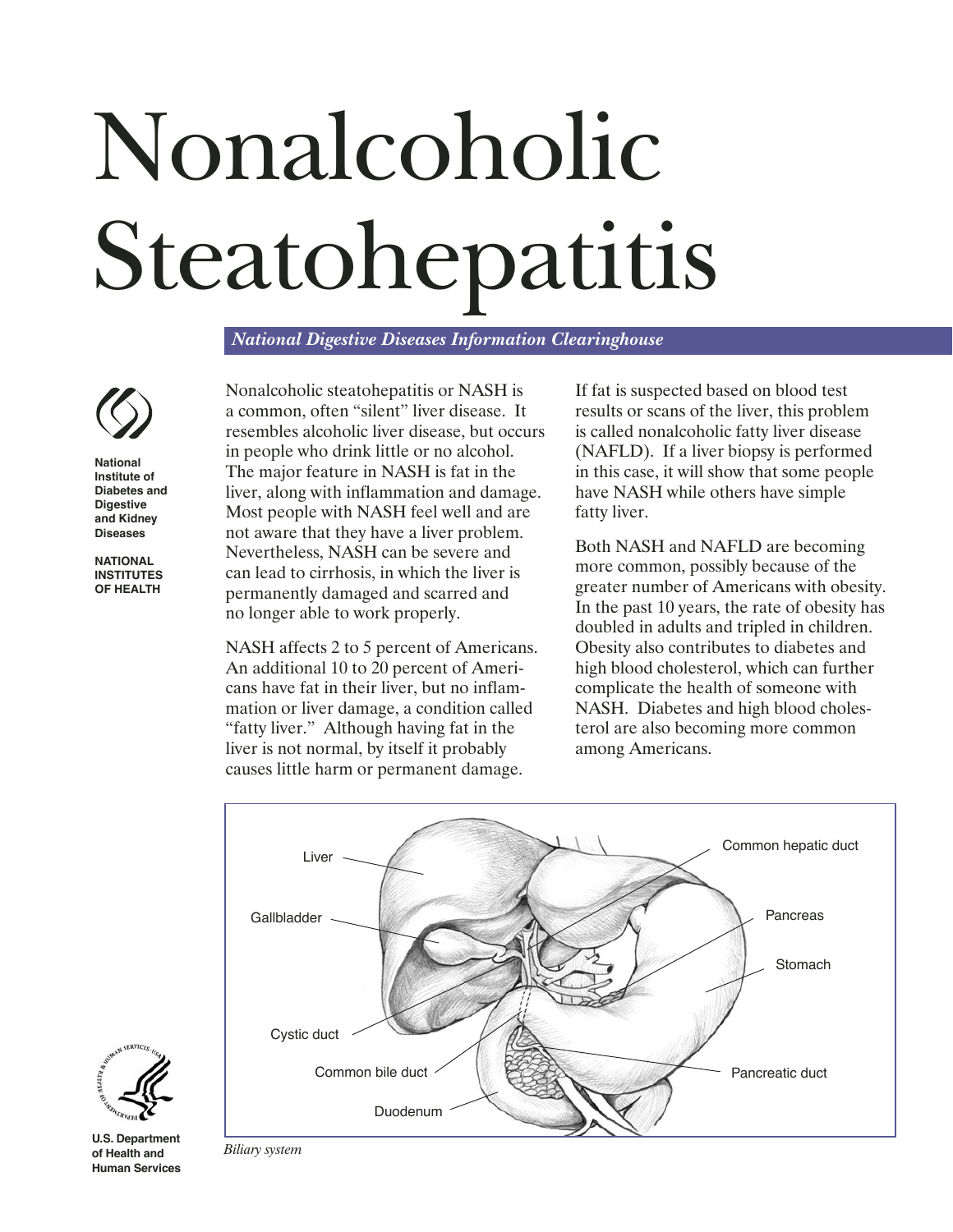# **Diagnosis**

NASH is usually first suspected in a person who is found to have elevations in liver tests that are included in routine blood test panels, such as alanine aminotransferase (ALT) or aspartate aminotransferase (AST). When further evaluation shows no apparent reason for liver disease (such as medications, viral hepatitis, or excessive use of alcohol) and when x rays or imaging studies of the liver show fat, NASH is suspected. The only means of proving a diagnosis of NASH and separating it from simple fatty liver is a liver biopsy. For a liver biopsy, a needle is inserted through the skin to remove a small piece of the liver. NASH is diagnosed when examination of the tissue under the microscope shows fat along with inflammation and damage to liver cells. If there is fat without inflammation and damage, simple fatty

liver or NAFLD is diagnosed. An important piece of information learned from the biopsy is whether scar tissue has developed in the liver. Currently, no blood tests or scans can reliably provide this information.

### **Symptoms**

NASH is usually a silent disease with few or no symptoms. Patients generally feel well in the early stages and only begin to have symptoms—such as fatigue, weight loss, and weakness—once the disease is more advanced or cirrhosis develops. The progression of NASH can take years, even decades. The process can stop and, in some cases, reverse on its own without specific therapy. Or NASH can slowly worsen, causing scarring or "fibrosis" to appear and accumulate in the liver. As fibrosis worsens, cirrhosis develops; the



*Liver biopsy*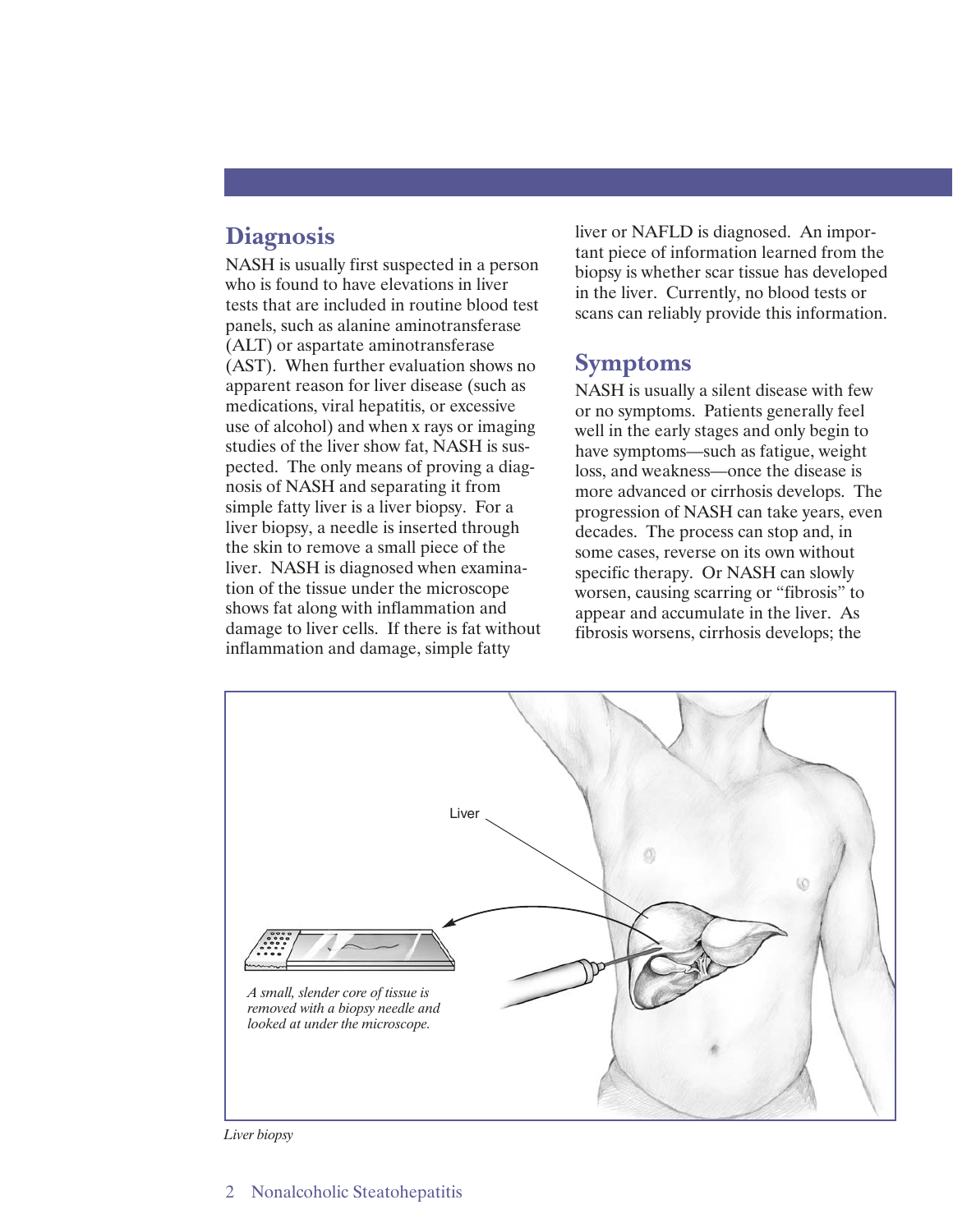

*Stages of liver damage* 

liver becomes seriously scarred, hardened, and unable to function normally. Not every person with NASH develops cirrhosis, but once serious scarring or cirrhosis is present, few treatments can halt the progression. A person with cirrhosis experiences fluid retention, muscle wasting, bleeding from the intestines, and liver failure. Liver transplantation is the only treatment for advanced cirrhosis with liver failure, and transplantation is increasingly performed in people with NASH. NASH ranks as one of the major causes of cirrhosis in America, behind hepatitis C and alcoholic liver disease.

### **Causes**

Although NASH has become more common, its underlying cause is still not clear. It most often occurs in persons who are middle-aged and overweight or obese.

Many patients with NASH have elevated blood lipids, such as cholesterol and triglycerides, and many have diabetes or pre-diabetes, but not every obese person or every patient with diabetes has NASH. Furthermore, some patients with NASH are not obese, do not have diabetes, and have normal blood cholesterol and lipids. NASH can occur without any apparent risk factor and can even occur in children. Thus, NASH is not simply obesity that affects the liver.

While the underlying reason for the liver injury that causes NASH is not known, several factors are possible candidates:

- insulin resistance
- release of toxic inflammatory proteins by fat cells (cytokines)
- oxidative stress (deterioration of cells) inside liver cells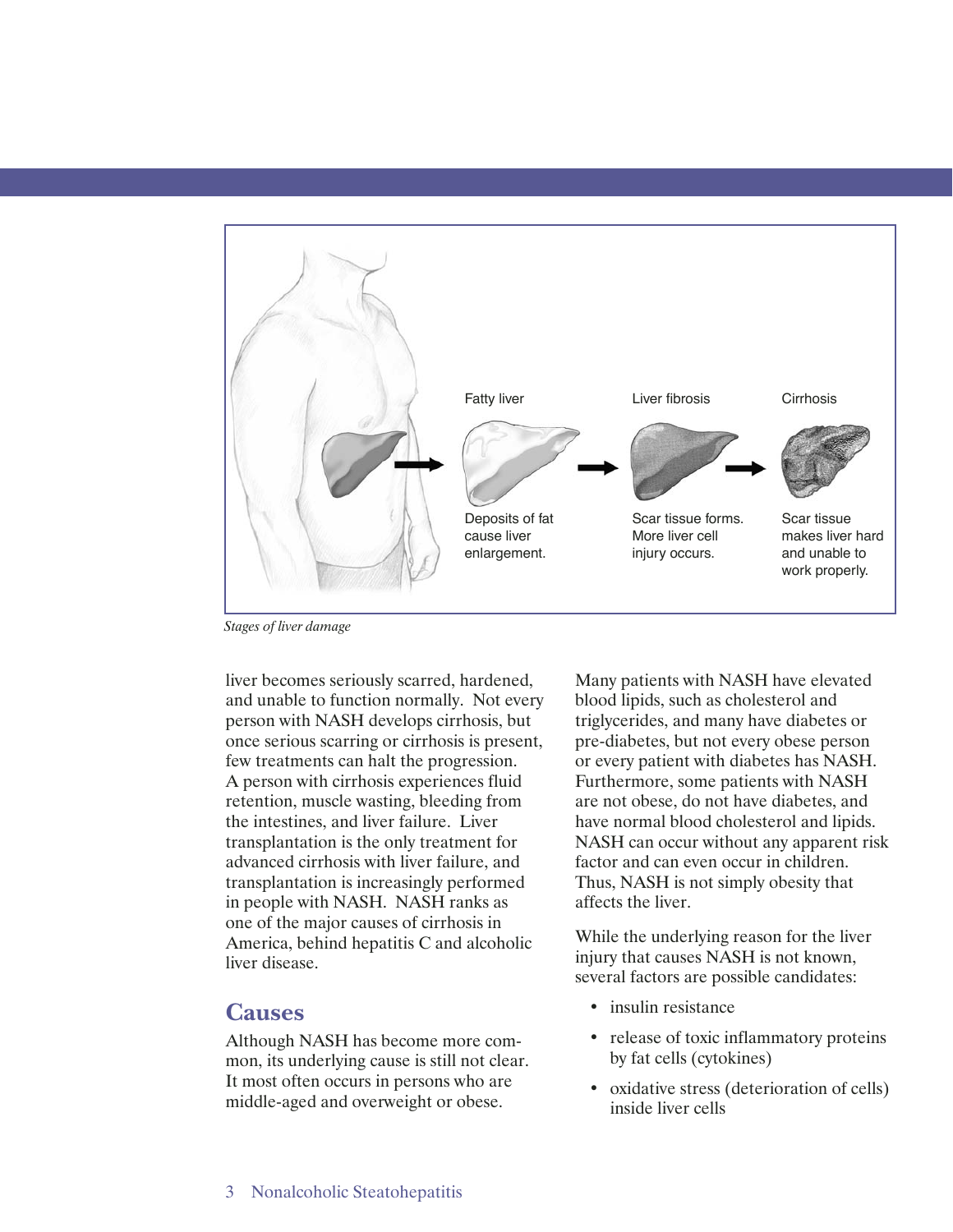## **Treatment**

It is important to stress that there are currently no specific therapies for NASH. The most important recommendations given to persons with this disease are to

- reduce their weight (if obese or overweight)
- follow a balanced and healthy diet
- increase physical activity
- avoid alcohol
- avoid unnecessary medications

These are standard recommendations, but they can make a difference. They are also helpful for other conditions, such as heart disease, diabetes, and high cholesterol.

A major attempt should be made to lower body weight into the healthy range. Weight loss can improve liver tests in patients with NASH and may reverse the disease to some extent. Research at present is focusing on how much weight loss improves the liver in patients with NASH and whether this improvement lasts over a period of time.

People with NASH often have other medical conditions, such as diabetes, high blood pressure, or elevated cholesterol. These conditions should be treated with medication and adequately controlled; having NASH or elevated liver enzymes should not lead people to avoid treating these other conditions.

Experimental approaches under evaluation in patients with NASH include antioxidants, such as vitamin E, selenium, and betaine. These medications act by reducing the oxidative stress that appears to increase inside the liver in patients with NASH. Whether these substances actually help treat the disease is not known, but the results of clinical trials should become available in the next few years.

Another experimental approach to treating NASH is the use of newer antidiabetic medications—even in persons without diabetes. Most patients with NASH have insulin resistance, meaning that the insulin normally present in the bloodstream is less effective for them in controlling blood glucose and fatty acids in the blood than it is for people who do not have NASH. The newer antidiabetic medications make the body more sensitive to insulin and may help reduce liver injury in patients with NASH. Studies of these medications—including metformin, rosiglitazone, and pioglitazone—are being sponsored by the National Institutes of Health and should answer the question of whether these medications are beneficial in NASH.

# **Hope Through Research**

What is most needed in the management of NASH is more research to better understand the liver injury found in this disease. When the pathways that lead to the injury are fully known, safe and effective means can be developed to reverse these pathways and help patients with NASH. Recent breakthroughs in mapping the human genome and uncovering the individual steps by which insulin and other hormones regulate blood glucose and fat could provide the necessary clues.

The National Institute of Diabetes and Digestive and Kidney Diseases funds the **NASH Clinical Research Network,** which comprises eight clinical centers located throughout the United States and a coordinating center at Johns Hopkins University. The NASH network researches the nature and underlying cause of NASH and conducts clinical studies on prevention and treatment. More information on the NASH Clinical Research Network and the locations of the clinical centers are available at *www.nashcrn.com.*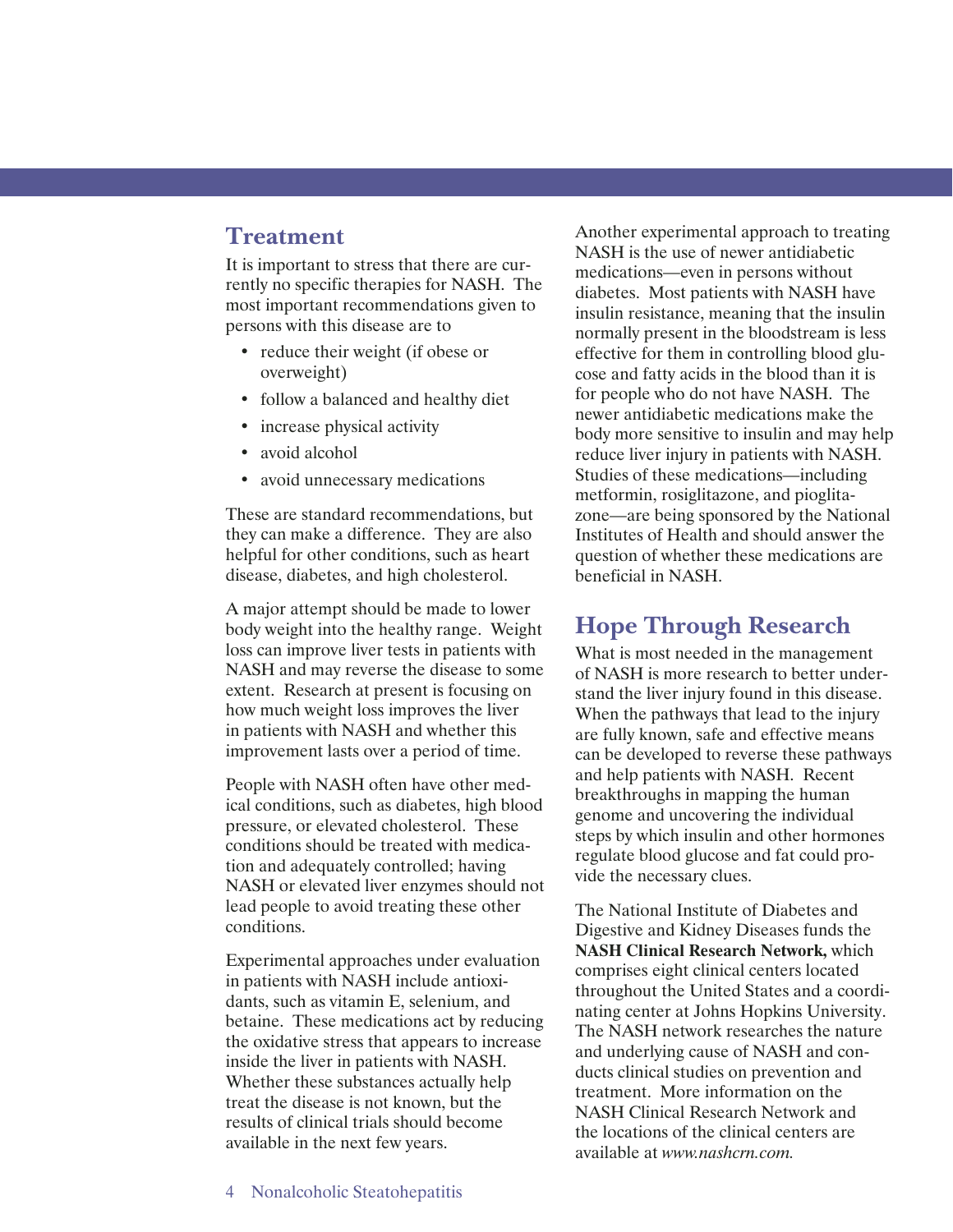## **Points to Remember**

- Nonalcoholic steatohepatitis (NASH) is fat in the liver, with inflammation and damage.
- NASH occurs in people who drink little or no alcohol and affects 2 to 5 percent of Americans, especially people who are middle-aged and overweight or obese.
- Nash can occur in children.
- People who have NASH may feel well and may not know that they have a liver disease.
- NASH can lead to cirrhosis, a condition in which the liver is permanently damaged and cannot work properly.
- Fatigue can occur at any stage of NASH.
- Weight loss and weakness may begin once the disease is advanced or cirrhosis is present.
- NASH may be suspected if blood tests show high levels of liver enzymes or if scans show fatty liver.
- NASH is diagnosed by examining a small piece of the liver taken through a needle, a procedure called biopsy.
- People who have NASH should reduce their weight, eat a balanced diet, engage in physical activity, and avoid alcohol and unnecessary medications.
- There are no specific therapies for NASH. Experimental therapies being studied include antioxidants and antidiabetes medications.

# **For More Information**

#### **American Liver Foundation**

75 Maiden Lane, Suite 603 New York, NY 10038–4810 24-hour helpline (7 days/week): 1–800–465–4837 or 1–888–443–7222 Phone: 1–800–676–9340 or 212–668–1000 Fax: 212–483–8179 Email: info@liverfoundation.org Internet: www.liverfoundation.org

#### 5 Nonalcoholic Steatohepatitis